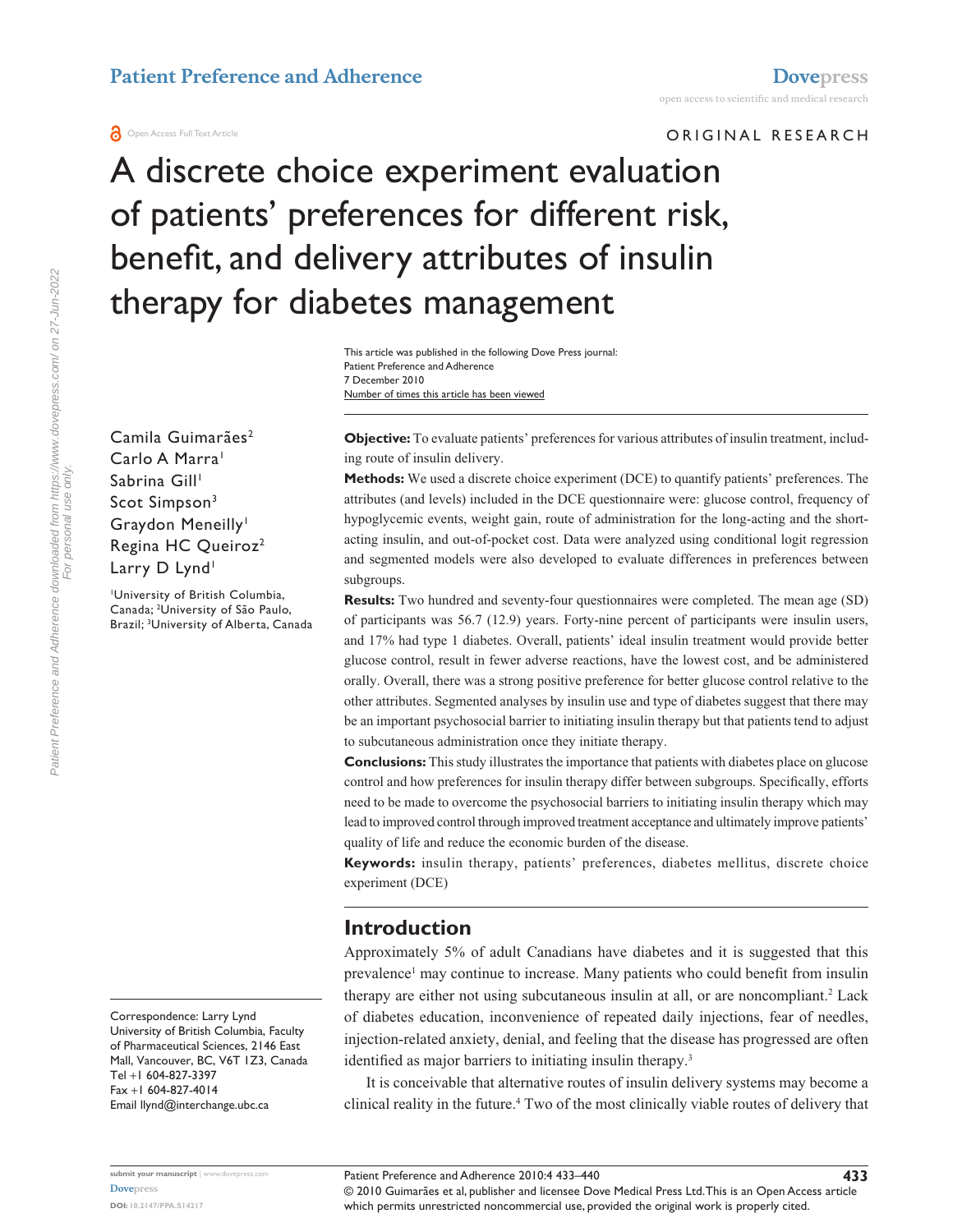have the potential to greatly improve patients' compliance are oral and pulmonary (ie, inhaled) insulin administration.

The most promising oral insulin to date is hexyl-insulinmonoconjugate-2 (HIM-2), a recombinant insulin that has alterations in its physio-chemical characteristics such that it resists enzymatic degradation and facilitates gastrointesintal absorption. Ongoing phase I and II clinical trials suggest that it has an acceptable glucose-lowering effect. In addition, the delivery of oral HIM-2 to the liver through the portal circulation, thereby mimicking the physiological route of insulin secretion, may improve control of glucose excursions and avoidance of peripheral hyperinsulinemia.<sup>5</sup>

Pulmonary delivery of insulin is feasible given the large surface area and high permeability of the lungs where insulin can be effectively absorbed via the pulmonary alveoli.<sup>6</sup> However, Exubera® (Pfizer), approved for use in 2006 as the first available inhaled alternative to injectable insulin, was removed from the market less than 2 years later because of a limited uptake which may have been related to the cumbersome delivery system, safety concerns, and cost.7 Regardless, attempts to overcome these problems have been made by other companies that are developing their own versions of inhaled insulin,<sup>8</sup> and promising results on patients' acceptance are beginning to emerge. Eliminating injections and providing a more physiologically similar insulin secretory profile may allow for more intensive insulin delivery that will improve glycemic control and reduce complications, while enchancing patient compliance.<sup>4</sup>

Because diabetes is a disease in which a large management component is based on a patients' ability to provide their own daily care, for diabetes care to succeed patients must be able to make decisions about how they will live with their illness.<sup>9</sup> Therefore, for health care providers to successfully facilitate patients' treatment acceptance, which in turn may lead to greater treatment effectiveness, lower burden of disease, and better patient outcomes, they need to consider what patients want to incorporate into their decisions for diabetes management.<sup>10</sup>

Despite newer approaches to insulin administration and diabetes management on the horizon, there is a paucity of information on how patients might "value" alternative, noninjectable insulin. Therefore, finding the insulin-delivery system and the attributes of insulin therapy that patients prefer may lead to improved control through improved treatment acceptance, and ultimately reduce the financial burden of the disease and improve patients' quality of life. In this context, the objectives of this study were to determine patients' preferences for different attributes of

insulin therapy and to determine the value that patients with type 1 and type 2 diabetes place on these attributes using a discrete choice experiment (DCE). In addition, differences in preferences for treatment attributes between predefined subgroups, such as type of diabetes and insulin use, were also investigated.

# **Patients and methods DCE**

One of the most effective and widely used techniques to evaluate patients' preferences in the health care domain is the DCE, a stated preference technique that has evolved from conjoint analysis, and is consistent with economic theory. Conjoint analysis is designed to resemble real life, everyday choices between goods or services with well-defined but varying attributes and costs.<sup>11</sup> In a DCE questionnaire, participants are faced with choices between hypothetical, but realistic scenarios comprising different attributes and levels that are germane to the decision they are making. By asking respondents to make choices between these hypothetical scenarios, they are forced to make trade-offs, thereby revealing their preferences. By understanding how patients choose between treatment options in response to changes in the attribute levels, we can estimate the potential impact that each level of each attribute has on overall treatment preference, and the overall preferences for any combination of attributes and levels, even if the technology is not yet available. In this context, although hypothetical, realistic scenarios of potential insulin delivery systems that are conceivable of being released were used to design the DCE questionnaire.

## Study design and patients

We performed a cross-sectional study of 378 patients with established physician-diagnosed diabetes. Participants were eligible for enrolment if they were 18 years of age or older, had physician-diagnosed type 1 or type 2 diabetes, were using oral hypoglycemic agents and/or insulin, were fluent in both reading and writing English, and were able to provide informed consent. Participants were recruited through the diabetes education clinics at Vancouver General Hospital and St Paul's Hospital in Vancouver, Canada.12

Ethics approval was obtained from Vancouver General Hospital, Providence Health Care, and the University of British Columbia Behavioral Research Ethics Boards. All patients were required to provide informed consent prior to enrolling in the study and each participant was remunerated C\$20 for their time, travel, and parking.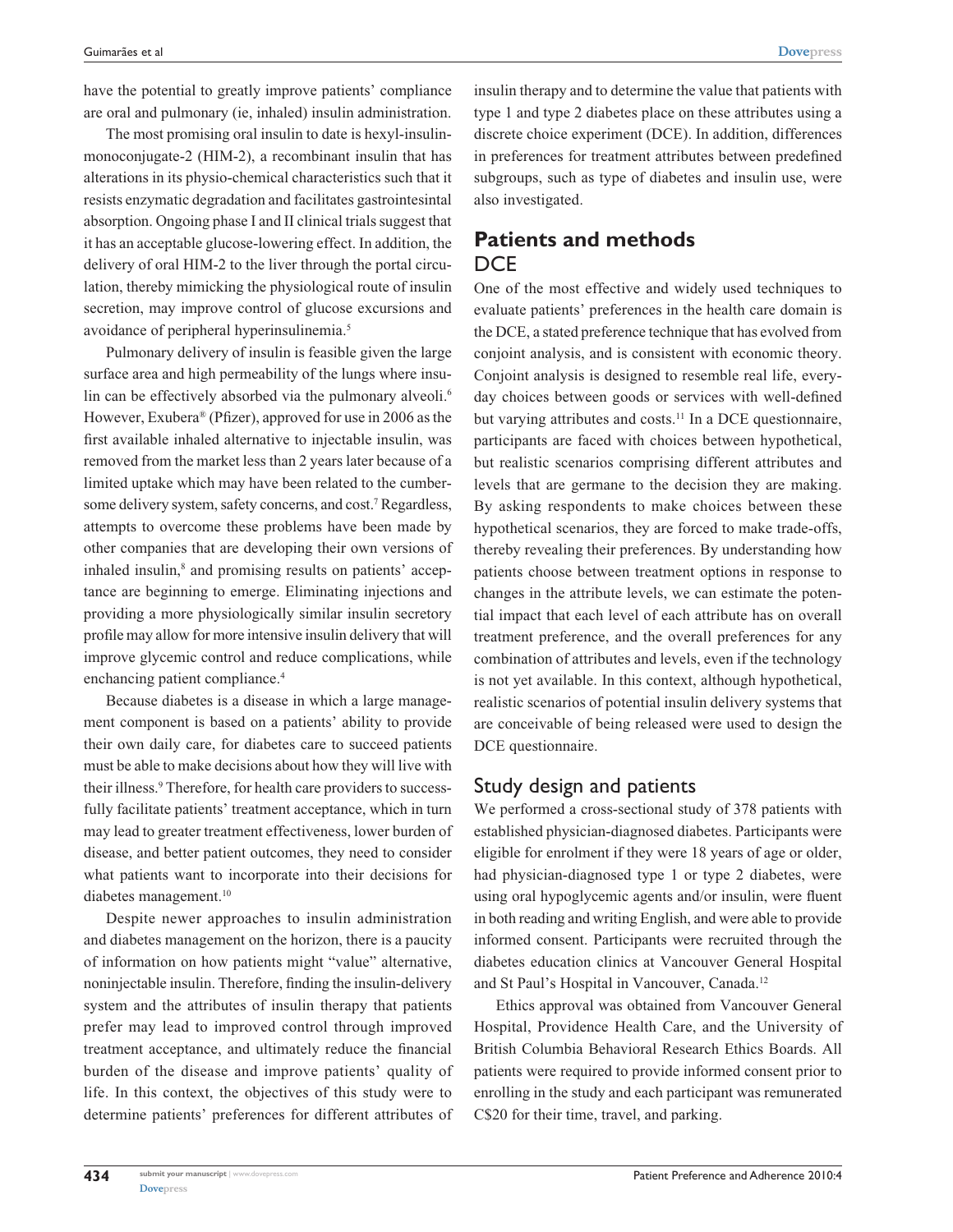# Demographics, socioeconomic status, and diabetes medication use

Each patient was asked to provide sociodemographic and treatment data using a diabetes assessment questionnaire which has been designed previously for use in asthma and rheumatoid arthritis studies.13,14 Socioeconomic status was measured based on education completed and annual household income. Diabetes history was collected based on type of diabetes, insulin status, date of diagnosis, and current use of diabetes medication. Diabetes control was measured based on patients' most recent HbA<sub>1</sub> levels. Number of hypoglycemic events (per month) and self-assessed diabetes control were also collected.

## DCE questionnaire development

To develop the DCE questionnaire, we completed a qualitative descriptive study using individual interviews and focus group techniques to identify the most important attributes of insulin therapy from the perspective of patients with diabetes. Two focus groups (4 participants each) and 7 individual interviews were conducted. The sample included both men and women who attended the diabetes education clinic at St Paul's Hospital in Vancouver, B.C. Interviews typically lasted 30 to 50 minutes and all interviews were audio recorded, transcribed, and analyzed. Both insulin naïve and insulin users identified similar attributes of major importance relating to insulin therapy. Based on the results of the qualitative study, published data, and consultation with diabetes educators and clinicians, the attributes identified and included in the DCE questionnaire were: fasting blood glucose control; weight gain in the first year (low [2 kg], moderate [6 kg], and high [10 kg]); route of administration for the long-acting insulin (oral and subcutaneous), administered once daily; route of administration for the short-acting insulin (oral, subcutaneous, and inhaled) administered 3 times daily; and monthly out-of-pocket cost (C\$0, C\$50, C\$100, and C\$200).

The attributes and levels defined in Table 1 gave rise to 648 ( $2^1 \times 3^4 \times 4^1$ ) possible combinations of treatment scenarios. Therefore, because the full factorial design of 648 possible scenarios was not feasible, a fractional factorial design was used to reduce the number of scenarios to a more feasible number while still being able to estimate utilities for all combinations of attribute levels.

One strength of this design model is its ability to develop multiple versions of the questionnaire, which significantly increases the statistical efficiency of the study. Thus, 6 fractional factorial designs optimizing D-efficiency (a summary measure of how precisely this design can estimate all

**Table 1** Sociodemographic and diabetes-related characteristics of participants ( $n = 274$ )

| Characteristic                                         | Number (%) or<br>mean (SD) |
|--------------------------------------------------------|----------------------------|
| Mean age                                               | 56.7 (12.98)               |
| Gender                                                 |                            |
| Male                                                   | 144 (52.55)                |
| Female                                                 | 130 (47.45)                |
| Most recent HbA <sub>1c</sub> level                    |                            |
| $4% - 7%$                                              | 103 (37.59)                |
| $7.1\% - 10\%$                                         | 125 (45.62)                |
| $>$ 10%                                                | 24 (8.76)                  |
| Do not know                                            | 18(6.57)                   |
| Number of hypoglycemic events (per month) <sup>a</sup> |                            |
| None                                                   | 113(41.24)                 |
| $1-2$                                                  | 64 (23.36)                 |
| $3 - 4$                                                | 48 (17.52)                 |
| $5 - 6$                                                | 23 (8.39)                  |
| $7 - 8$                                                | 13(4.74)                   |
| >8                                                     | 9(3.28)                    |
| Type of diabetes                                       |                            |
| Type I                                                 | 47 (17.15)                 |
| Type 2                                                 | 227 (82.85)                |
| Insulin status <sup>b</sup>                            |                            |
| Insulin users                                          | 134 (48.91)                |
| Insulin nonusers                                       | 139 (50.73)                |
| Highest education level completed                      |                            |
| Some high school                                       | 30 (10.95)                 |
| Completed high school                                  | 66 (24.09)                 |
| Trade/technical college                                | 92 (33.58)                 |
| University                                             | 60 (21.89)                 |
| Masters or doctorate degree                            | 18 (6.57)                  |
| Annual income by categories (C\$):                     |                            |
| Low $(< 20,000)$                                       | 33 (12.04)                 |
| Medium (20,001-50,000)                                 | 74 (27.01)                 |
| High $( \ge 50,001)$                                   | 120 (43.80)                |

Notes: <sup>a</sup>4 missing; <sup>b</sup>1 missing.

**Abbreviation:** SD, standard deviation.

parameters of interest with respect to another design) were generated to create a questionnaire with a feasible and practical number of choice sets Each version was designed to present each participant with the same number of scenarios, each with the same attributes, but the levels of all attributes in each questionnaire differed. D-efficiency summarizes how precisely this design can estimate all parameters of interest with respect to another design.

Based on 6 versions of the questionnaire each containing 15 different choice sets, the sample size required for this study was estimated using Sawtooth® software, version 6.4.2 (Sawtooth Software Inc., Sequim, WA, USA). 15 Based on this, we determined that the minimum sample size required was 130 respondents. Accounting for potential missing data and inconsistent responses, a target of 200 participants was selected. Using the CBC/Web module within Sawtooth,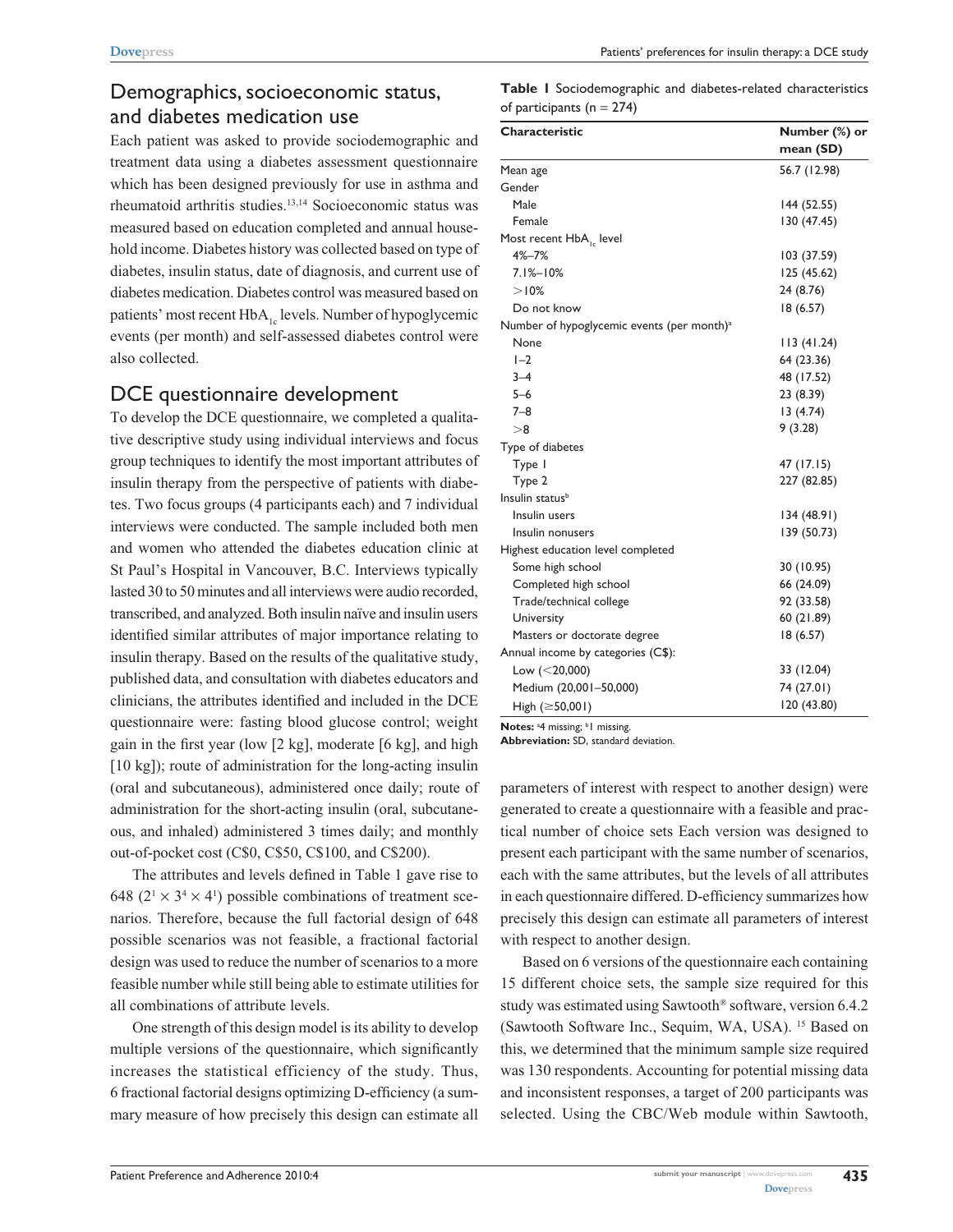6 different orthogonal designs of 15 choice sets with 2 treatment options each were created. In addition, the validity of responses was assessed by including 2 fixed choice sets in each version in which 1 treatment option was clearly "better", ie, dominant, and thus should be the preferred treatment. Respondents were expected to choose the dominant option if they understood the task; those who "failed" both tests were defined as "inconsistent" (lack of understanding of the questionnaire) and were excluded from the final analysis. Because these fixed scenarios did not require respondents to make any trade-offs, they were not included in the final analysis.

### Statistical procedures

Descriptive statistics were performed using the SAS statistical software package, version 9.1 (SAS Institute, Cary, NC).16 DCE analysis was performed using both Sawtooth® and the SAS statistical software packages. Random utility theory is used to model DCEs.<sup>17</sup>

Response data were analyzed using conditional logit regression. First, a full model including all consistent respondents was developed that allowed for the determination of the overall or mean preferences of the sample. In addition, segmented models were used to evaluate whether patients' preferences differed between subgroups (eg, insulin user or insulin naïve, type 1 or type 2 diabetes). Z-tests were performed to test for significant differences ( $P \leq 0.05$ ) in preferences between the predefined subgroups.

The individual regression coefficients represent the average relative utility, or preference, for that level of that attribute. Both the sign and the magnitude of the regression coefficient for a specific attribute level reveal information about the average relative preference for that level of that attribute in the sample. Specifically, a positive regression coefficient suggests that patients prefer more of that attribute (ie, greater likelihood of benefit), whereas a negative coefficient suggests that, on average, patients prefer to have less of that characteristic (eg, an adverse event).

For the discrete choice data in this study, effect-coded variables were created for each level of all attributes; however, as a linear relationship existed between the levels for the cost attribute, this variable was analyzed as a continuous variable.

## **Results** Response rate and usable data

Of the 378 questionnaires distributed, 291 (77%) were returned. Of these, 7 returned incomplete questionnaires and

10 "failed" both consistency choice sets and were excluded from the analysis. Therefore, 274 participants completed the questionnaire and were included in the final analysis. Questionnaires versions 1, 2, 3, 4, 5 and 6 were completed by 44, 50, 48, 45, 47, and 43 patients, respectively.

#### Sample characteristics

Detailed information regarding socioeconomic and diabetesrelated factors of the study participants is presented in Table 1. The mean age (SD) of participants was 56.7 (12.9) years, and 53% were men. Two hundred twenty-seven (83%) participants had type 2 diabetes and 134 (49%) were insulin users. Forty-four percent of participants had an annual house income of  $\geq$ C\$50,000.

### Conditional logit model

The results of the conditional logit model analysis conform to a priori postulated model predictions, validating the theoretical construct of the model. All regression coefficients were statistically significantly associated with treatment choices  $(P < 0.05)$ , except for 4 hypoglycemic events per month compared to none  $(P = 0.0532)$ , and inhaled as the route of administration for the short-acting insulin. Estimated coefficients, standard errors, and *P* values for the estimated utility equation are shown in Table 2.

Overall, in descending order of importance, patients' ideal insulin treatment would result in better glucose control, fewer hypoglycemic events, be less costly, and both long and shortacting insulin would be administered orally. Participants in this sample showed a strong preference for better glucose control relative to the other attributes investigated. However, in their preferred route of delivery, patients showed a stronger preference for oral administration of the short-acting insulin over both inhaled  $(P < 0.001)$  and subcutaneous insulin  $(P < 0.001)$ , and they also preferred inhaled over subcutaneous administration ( $P < 0.001$ ). For the long-acting insulin, patients also preferred oral administration to subcutaneous  $(P < 0.001)$ .

#### Segmented models

Stratification of the sample by insulin use revealed that insulin users preferred oral short-acting insulin to inhaled  $(P=0.006)$ ; however, insignificant differences were observed between oral and subcutaneous ( $P = 0.192$ ), as well as between inhaled and subcutaneous  $(P = 0.167)$ . Conversely, insulin-naïve patients preferred both oral and inhaled shortacting insulin over subcutaneous ( $P \le 0.001$ ), but there was no statistically significant difference in their preferences for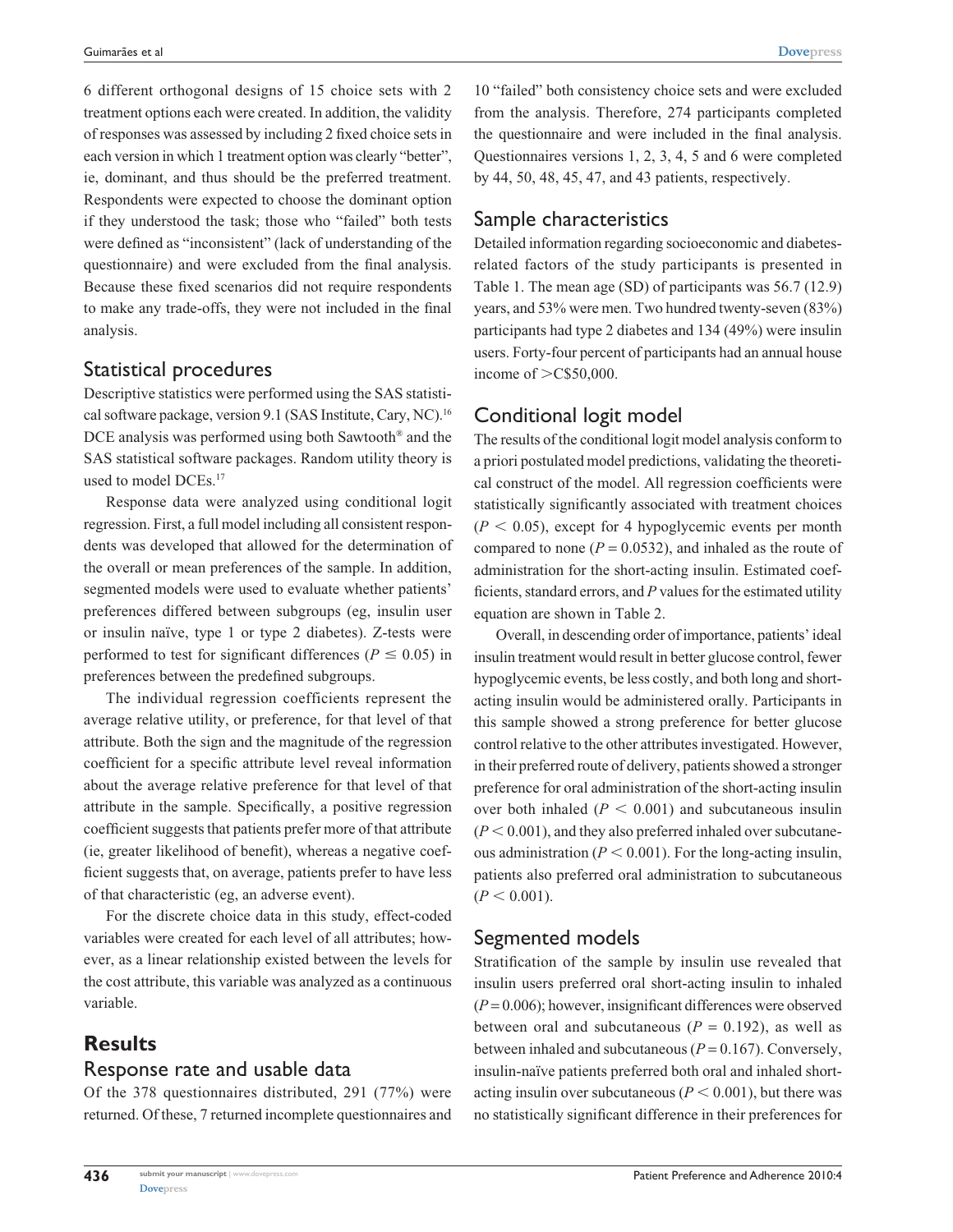**Table 2** Relative preferences – full conditional logit model  $(n = 274)^{a}$ 

| <b>Treatment</b>                                     | <b>Regression</b>             |  |  |
|------------------------------------------------------|-------------------------------|--|--|
| attributes                                           | coefficient (SE) <sup>b</sup> |  |  |
| Fasting blood glucose control                        |                               |  |  |
| Optimal                                              | 0.581(0.032)                  |  |  |
| Suboptimal                                           | 0.121(0.027)                  |  |  |
| Poor                                                 | $-0.702(0.034)$               |  |  |
| Number of hypoglycemia events per month              |                               |  |  |
| None                                                 | 0.243(0.030)                  |  |  |
| 4                                                    | $0.053$ (0.027) <sup>d</sup>  |  |  |
| 8                                                    | $-0.296(0.031)$               |  |  |
| Weight gain in the first year                        |                               |  |  |
| Low $(2 \text{ kg})$                                 | 0.272(0.030)                  |  |  |
| Moderate (6 kg)                                      | 0.143(0.028)                  |  |  |
| High (10 kg)                                         | $-0.416(0.031)$               |  |  |
| Route of administration for the long-acting insulin  |                               |  |  |
| Oral                                                 | 0.054(0.017)                  |  |  |
| Subcutaneous                                         | $-0.054(0.017)^c$             |  |  |
| Route of administration for the short-acting insulin |                               |  |  |
| Subcutaneous                                         | $-0.171(0.031)$               |  |  |
| Inhaled                                              | $0.014(0.029)$ <sup>e</sup>   |  |  |
| Oral                                                 | 0.156(0.028)                  |  |  |
| Cost                                                 | $-0.004(0.000)$               |  |  |

Notes: <sup>a</sup>Log likelihood function: -2484; McFadden's log-likelihood ratio: 0.123; <sup>b</sup>SE: standard error; <sup>b</sup>P < 0.001, except as noted; <sup>c</sup>P = 0.002; <sup>d</sup>P = 0.053; <sup>e</sup>P = 0.612 **Abbreviation:** SE, standard error.

oral or inhaled insulin ( $P = 0.064$ ). For long-acting insulin, they preferred oral to subcutaneous ( $P < 0.001$ ). Comparing preferences of insulin users versus naïve revealed that insulinnaïve patients had a stronger positive preference for oral long-acting  $(P < 0.001)$  and short-acting insulin relative to insulin users (Table 3). They also had a stronger preference for inhaled insulin compared to insulin users  $(P < 0.001)$ . In addition, insulin users had a stronger preference for a treatment that would not result in any hypoglycemic events per month  $(P = 0.012)$  compared to insulin-naïve participants.

Stratification of the sample by type of diabetes revealed that although patients with type 1 diabetes had stronger positive preferences for both oral and subcutaneous short-acting insulin relative to inhaled, the differences in preference between these 3 routes were not statistically significant. Similarly, there was an insignificant difference in their preference for oral and subcutaneous long-acting insulin  $(P = 0.083)$ . On the other hand, patients with type 2 diabetes preferred oral short-acting insulin over both inhaled  $(P = 0.001)$  and subcutaneous insulin  $(P < 0.001)$ . They also preferred inhaled insulin over subcutaneous  $(P = 0.001)$ . Similarly, they preferred an oral long-acting insulin over subcutaneous ( $P < 0.001$ ). The comparison of patients with type 1 or type 2 diabetes revealed that patients with type 2 diabetes had a stronger preference for the oral route for the long-acting insulin  $(P = 0.008)$  (Table 4); however, for the short-acting insulin, although patients with type 2 diabetes had a greater preference for an inhaled and an oral insulin than did patients with type 1 diabetes, these differences were not statistically significant. In addition, patients with type 1 diabetes had a stronger preference for subcutaneous short-acting insulin relative to patients with type 2 diabetes  $(P=0.003)$ . For glucose control, patients with type 1 diabetes had a stronger positive preference for optimal  $(P < 0.001)$ and suboptimal  $(P = 0.034)$  control, and a stronger negative preference for poor control ( $P < 0.001$ ).

### **Discussion and conclusions**

Findings from the present study revealed that patients' ideal insulin treatment would provide better glucose control, result in fewer adverse events, have the lowest cost, and be administered orally. Moreover, there was a strong positive preference for better glucose control relative to the other attributes, while route of insulin administration was not as important as hypothesized a priori. Stratification of the sample by insulin use and type of diabetes revealed a strong negative preference for the subcutaneous insulin by insulin-naïve participants and those with type 2 diabetes, while patients with type 1 diabetes and insulin users had stronger positive preference for increased control and fewer adverse events compared with patients with type 2 diabetes and the insulin naïve.

It has been argued that improved diabetes outcomes may be achieved by combining psychosocial support with appropriate medical care.18 Greater involvement of patients in making decisions about their medication has been advocated and the importance of medication concordance (agreement between the patient and the health care provider that addresses patients' preferences and concerns about whether, when, and how medication is to be taken) has been recognized in the literature.19,20 Building concordant patient–health care provider relationships may depend on health care providers developing strategies to address patients' preferences for involvement in the treatment decision-making process.<sup>21</sup> In this context, the results of the present study add to the current literature as a formal valuation and quantification of patients' preferences for insulin therapy, and how they may be willing to trade off different attributes of insulin therapy, including route of insulin delivery, for better control or potentially fewer adverse events. However, these results merely provide average preferences over the sample. Therefore, it is essential that an individuals' preferences be explored and considered when making treatment decisions.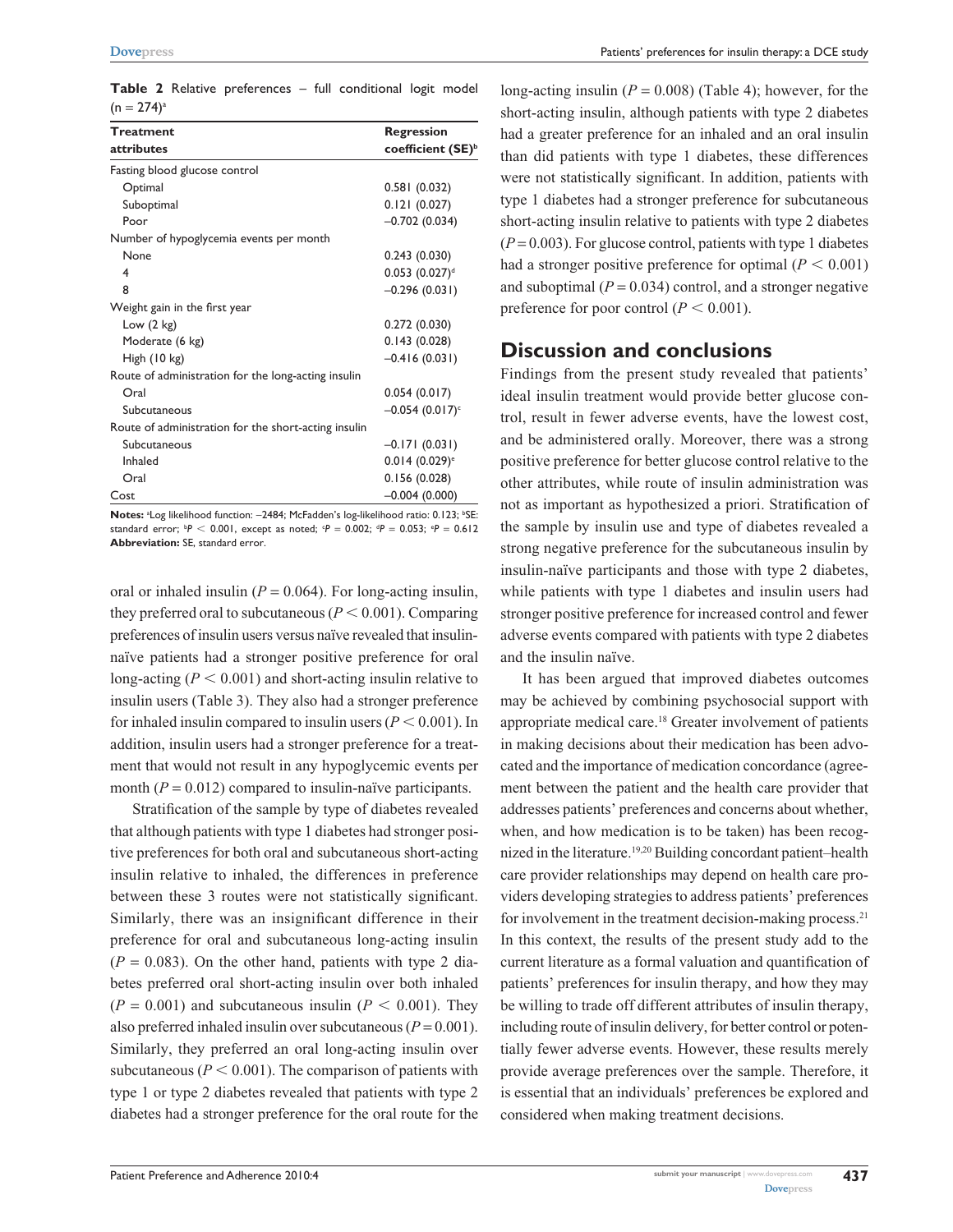#### **Table 3** Relative preferences – segmented model: insulin users vs insulin naïve

| <b>Treatment attributes</b>                          | <b>Insulin users</b>               | Insulin naïve                      | z-test                 |  |
|------------------------------------------------------|------------------------------------|------------------------------------|------------------------|--|
|                                                      |                                    |                                    | (users $\times$ naïve) |  |
|                                                      | <b>Regression coefficient (SE)</b> | <b>Regression coefficient (SE)</b> | P value                |  |
| Fasting glucose control                              |                                    |                                    |                        |  |
| Optimal                                              | 0.662(0.049)                       | 0.535(0.045)                       | 0.055                  |  |
| Suboptimal                                           | 0.109(0.039)                       | 0.135(0.038)                       | 0.635                  |  |
| Poor                                                 | $-0.772(0.052)$                    | $-0.670(0.048)$                    | 0.151                  |  |
| Number of hypoglycemia events per month              |                                    |                                    |                        |  |
| None                                                 | 0.341(0.047)                       | 0.183(0.042)                       | 0.012                  |  |
| 4                                                    | 0.031(0.039)                       | 0.067(0.039)                       | 0.518                  |  |
| 8                                                    | $-0.372(0.047)$                    | $-0.250(0.044)$                    | 0.057                  |  |
| Weight gain in the first year                        |                                    |                                    |                        |  |
| Low $(2 \text{ kg})$                                 | 0.316(0.044)                       | 0.249(0.043)                       | 0.278                  |  |
| Moderate (6 kg)                                      | 0.170(0.041)                       | 0.130(0.039)                       | 0.479                  |  |
| High $(10 \text{ kg})$                               | $-0.486(0.047)$                    | $-0.380(0.042)$                    | 0.092                  |  |
| Route of administration for the long-acting insulin  |                                    |                                    |                        |  |
| Oral                                                 | $-0.042(0.025)$                    | 0.146(0.024)                       | < 0.001                |  |
| Subcutaneous                                         | 0.041(0.025)                       | $-0.146(0.024)$                    | < 0.001                |  |
| Route of administration for the short-acting insulin |                                    |                                    |                        |  |
| Subcutaneous                                         | 0.002(0.044)                       | $-0.344(0.045)$                    | < 0.001                |  |
| Inhaled                                              | $-0.083(0.042)$                    | 0.119(0.041)                       | < 0.001                |  |
| Oral                                                 | 0.081(0.042)                       | 0.225(0.040)                       | 0.013                  |  |
| Cost                                                 | $-0.004(0.000)$                    | $-0.005(0.000)$                    | 0.918                  |  |

**Abbreviation:** SE, standard error.

No previously published studies in this area<sup>22,23</sup> included an oral route for insulin administration or weight-gain in their evaluation. Oral insulins have been extensively investigated

and are on the horizon, and weight gain was commonly raised during the focus group sessions as one of the most disconcerting side effects of insulin therapy. Therefore

|  |  | Table 4 Relative preferences - segmented model: type I vs type 2 diabetes |  |  |  |  |
|--|--|---------------------------------------------------------------------------|--|--|--|--|
|--|--|---------------------------------------------------------------------------|--|--|--|--|

| <b>Treatment attributes</b>                          | Type I diabetes                    | <b>Type 2 diabetes</b>             | z-test<br>(type $1 \times$ type 2) |  |
|------------------------------------------------------|------------------------------------|------------------------------------|------------------------------------|--|
|                                                      |                                    |                                    |                                    |  |
|                                                      | <b>Regression coefficient (SE)</b> | <b>Regression coefficient (SE)</b> | P value                            |  |
| Fasting glucose control                              |                                    |                                    |                                    |  |
| Optimal                                              | 0.937(0.095)                       | 0.527(0.035)                       | < 0.001                            |  |
| Suboptimal                                           | 0.262(0.070)                       | 0.100(0.029)                       | 0.034                              |  |
| Poor                                                 | $-1.199(0.105)$                    | $-0.627(0.037)$                    | < 0.001                            |  |
| Number of hypoglycemia events per month              |                                    |                                    |                                    |  |
| None                                                 | 0.409(0.088)                       | 0.226(0.033)                       | 0.051                              |  |
| 4                                                    | $-0.046(0.072)$                    | 0.066(0.030)                       | 0.154                              |  |
| 8                                                    | $-0.363(0.088)$                    | $-0.291(0.034)$                    | 0.449                              |  |
| Weight gain in the first year                        |                                    |                                    |                                    |  |
| Low $(2 \text{ kg})$                                 | 0.340(0.084)                       | 0.269(0.033)                       | 0.438                              |  |
| Moderate (6 kg)                                      | 0.20(0.076)                        | 0.142(0.030)                       | 0.505                              |  |
| High (10 kg)                                         | $-0.537(0.091)$                    | $-0.412(0.033)$                    | 0.195                              |  |
| Route of administration for the long-acting insulin  |                                    |                                    |                                    |  |
| Oral                                                 | $-0.057(0.046)$                    | 0.075(0.019)                       | 0.008                              |  |
| Subcutaneous                                         | 0.057(0.046)                       | $-0.075(0.019)$                    | 0.008                              |  |
| Route of administration for the short-acting insulin |                                    |                                    |                                    |  |
| Subcutaneous                                         | 0.041(0.082)                       | $-0.219(0.034)$                    | 0.003                              |  |
| Inhaled                                              | $-0.097(0.078)$                    | 0.037(0.032)                       | 0.109                              |  |
| Oral                                                 | 0.056(0.077)                       | 0.182(0.031)                       | 0.131                              |  |
| Cost                                                 | $-0.003(0.000)$                    | $-0.005(0.000)$                    | 0.269                              |  |

**Abbreviation:** SE, standard error.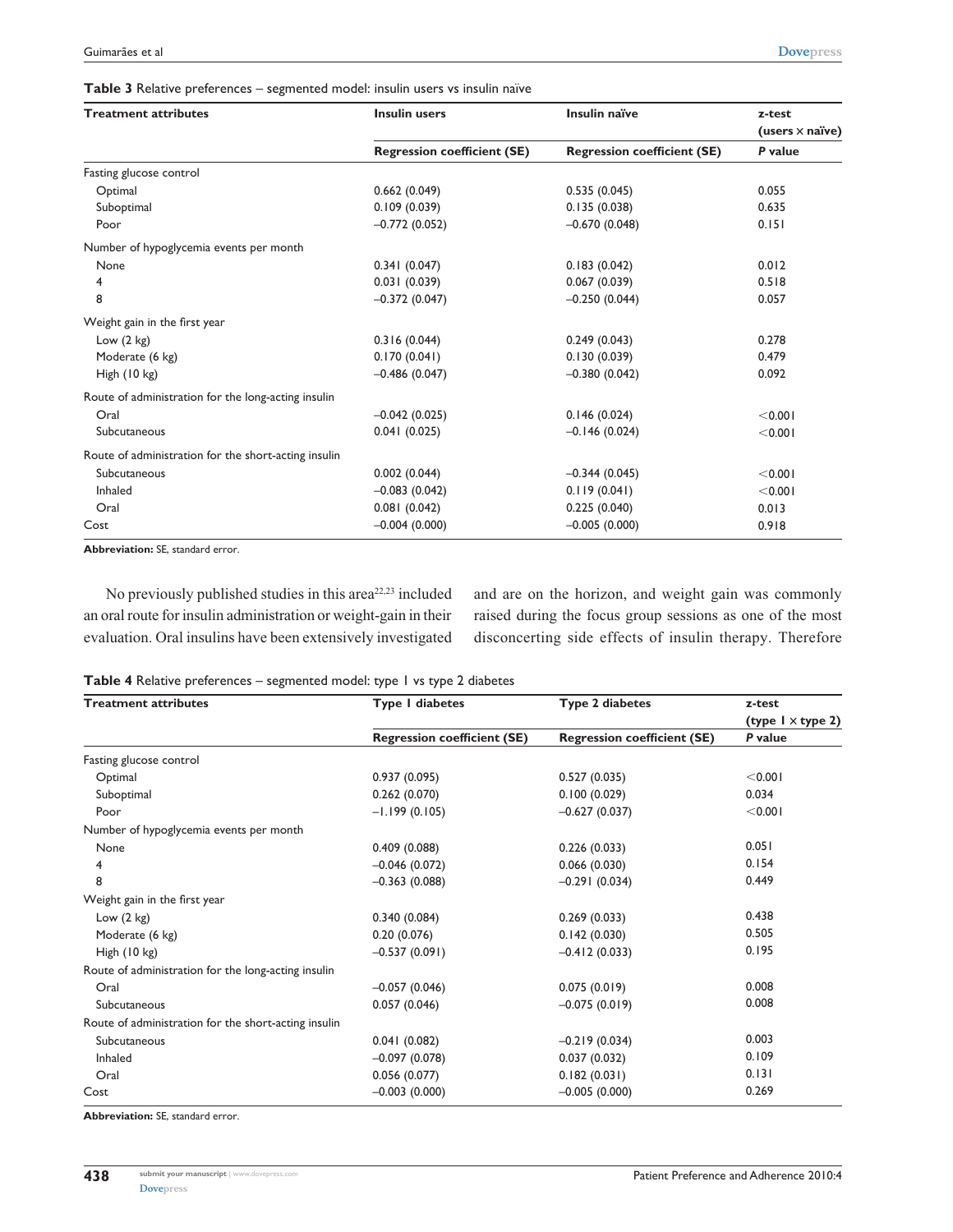excluding these attributes from decision making will reduce the degree to which the simulated decision process can applied in the real world. Furthermore, we have also evaluated patients' willingness-to-pay to avoid weight gain related to insulin therapy, and we found out that this adverse event was the second most valued attribute in the study.<sup>24</sup>

Undertaking stratified analyses was key, in that it revealed differences in preferences between different types of patients which could not be observed within the full model. We showed that patients with type 1 diabetes, and insulin users, had a stronger preference for better glucose control and avoidance of adverse events compared with type 2 diabetics and insulin-naïve participants, respectively. However, differences in preferences for alternative routes of insulin administration revealed particularly interesting findings. Although previous studies have shown a stronger preference for inhaled over subcutaneous insulin by patients with type 1 diabetes, $25,26$  and higher willingness-to-pay for inhaled insulin for those who were dissatisfied with their current insulin therapy, the present study revealed different findings. Specifically, patients with type 1 diabetes were indifferent to the route of insulin administration, while those with type 2 diabetes preferred oral long- and short-acting insulin. Moreover, insulin-naïve participants had a stronger positive preference for both inhaled and oral short-acting insulin and for an oral longacting insulin relative to insulin users. Therefore, findings from the stratification of the sample by insulin use and type of diabetes suggest that there may be an important barrier to initiating therapy with subcutaneous insulin, but that patients tend to accommodate and accept the subcutaneous route once they start using insulin. Once the initial barriers to insulin use are overcome and treatment is implemented, other aspects of treatment then become more important.

The study findings can be used to guide future directions for drug development, with a focus on increasing the ability to improve glucose control and reduce adverse events. Moreover, one explanation for the low valuation patients placed on route of insulin administration may be the fact that insulin users and patients with type 1 diabetes were more likely to have experienced at least 1 serious adverse event (ie, hypoglycemia), and therefore they may be more concerned about avoiding these adverse events than with the route of insulin delivery. A second explanation is that, as mentioned earlier, patients tend to adjust to subcutaneous administration once they start using insulin. These findings are of great importance since they may be important in helping understand patients' decisions about initiation of various insulin treatment strategies.

This study found that patients were capable of understanding and making decisions based on complex information. The findings also demonstrate that the present study was capable of evaluating and quantifying patients' preferences for insulin therapy, which may provide diabetes educators with useful information for the development of targeted diabetes education and individualized treatment approaches, allowing them to help select management plans more aligned with patients' preferences. Furthermore, findings from the stratification of the sample suggest that efforts need to be made to overcome the barriers to initiating insulin therapy, which may lead to improved control, through improved treatment acceptance, and ultimately reduce the financial burden of the disease and improve patients' quality of life.

## **Acknowledgments**

This study was supported by a grant from the University of British Columbia, Faculty of Pharmaceutical Sciences, and by CAPES (Coordenação de Aperfeiçoamento de Pessoal de Nível Superior). Dr Lynd is a Michael Smith Foundation for Health Research Scholar and Drs Lynd and Simpson are CIHR New Investigators. Dr Marra is a Canada Research Chair in Pharmaceutical Outcomes. In addition, we would like to thank the staff and participants from all diabetes education clinics in Canada for their co-operation during the data collection period.

## **Disclosure**

The authors declare no conflicts of interest in this work.

## **References**

- 1. PHAC. Responding to the Challenge of Diabetes in Canada National Diabetes Surveillance System. 2003.
- 2. UKPDS. Intensive blood-glucose control with sulphonylureas or insulin compared with conventional treatment and risk of complications in patients with type 2 diabetes (UKPDS 33). UK Prospective Diabetes Study (UKPDS) Group. *Lancet*. 1998;352:837–853.
- 3. Peyrot M, Rubin RR, Lauritzen T, et al. Resistance to insulin therapy among patients and providers: results of the cross-national Diabetes Attitudes, Wishes, and Needs (DAWN) study. *Diabetes Care*. 2005; 28:2673–2679.
- 4. Cefalu WT. Optimizing Glycemic Control. The search for feasible noninvasive insulin delivery systems. *Canadian Journal of Diabetes*. 2003;27:42–51.
- 5. Clement S, Still JG, Kosutic G, McAllister RG. Oral insulin product hexyl-insulin monoconjugate 2 (HIM2) in type 1 diabetes mellitus: the glucose stabilization effects of HIM2. *Diabetes Technol Ther*. 2002;4: 459–466.
- 6. Cefalu WT, Skyler JS, Kourides IA, et al. Inhaled human insulin treatment in patients with type 2 diabetes mellitus. *Ann Intern Med*. 2001; 134:203–207.
- 7. Keegan A. Weak pulls the first pulmonary insulin, but uthers are in the works. *DOC News*. 2007;4:5.
- 8. Keegan A. Exit Exubera. Inhalable insulin is withdrawn due to weak sales. *Diabetes Forecast*. 2007;60:19.